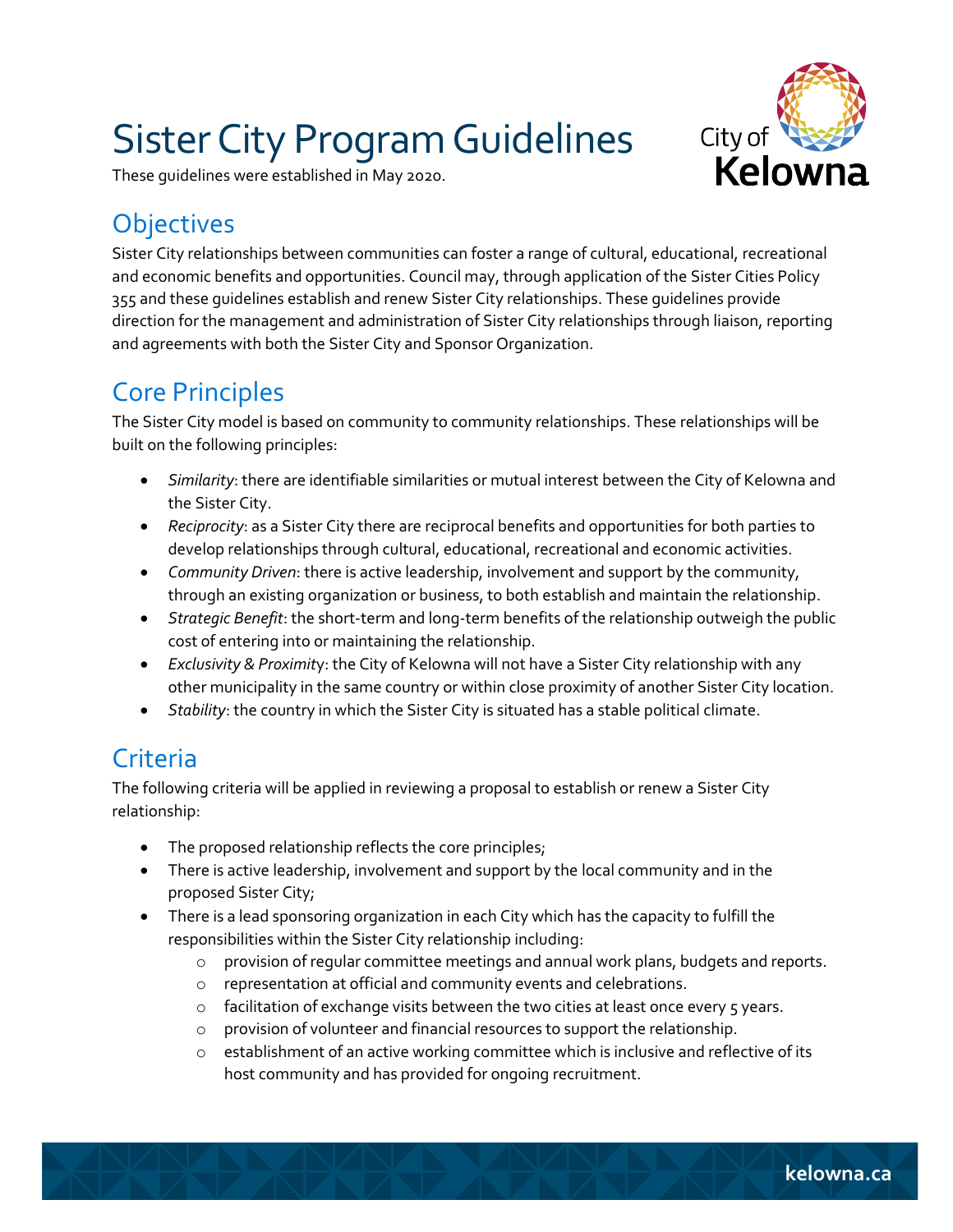Council may consider the number of existing Sister City relationships already in place at the time of a proposal and may determine that no further Sister City relationships will be established.

## Proposal Process

Sister City relationships may only be established in accordance with the Sister Cities Policy 355.

The Sponsor Organization must submit to the Cultural Services Branch of the City of Kelowna a detailed, written proposal including the following information:

- the name of the municipality and country of the proposed Sister City;
- demographic profile of the proposed Sister City;
- description of the short and long-term benefits to both cities including identifiable similarities and mutual interest;
- summary of the Sponsor Organization's activities to date;
- a projected five-year work plan including arrangements for formalizing the relationship;
- budget for the work plan with identified funding sources including a detailed fundraising plan to ensure that the Sponsor Organization is financially viable;
- description of the proposed Sister City's expectations for the relationship with Kelowna;
- list of at least 10 Kelowna residents interested in becoming members of the Sponsor Organization and indicating their intention to participate in the Sister City Committee. This list will include address, phone number, and email addresses for each person;
- if the request is coming from outside Kelowna to Mayor and Council, then a letter of invitation is required from the Mayor of the proposed Sister City and the Sponsor Organization; and
- letters of collaboration from businesses, educational institutions or other parties (where possible).

### Establishment Process

If the Sister City relationship is given approval to proceed by City Council, the following actions will be taken:

- The Sponsor Organization will be notified in writing;
- A formal letter of interest will be forwarded from the Mayor of Kelowna to the Mayor of the proposed Sister City;
- A Sister City Agreement is executed with the Sister City for an initial term of five (5) years with the provision for renewals;
- A Sponsor Agreement is developed with the Sponsor Organization in Kelowna for an initial term of five (5) years with provision for renewals (see template in Appendix A). Based on the proposal, staff recommendations and Council direction, the Sponsor Agreement may provide for financial support from the City for Sister City activities; and
- The final agreements will be presented to Council in order to formally establish the Sister City relationship and a formal signing ceremony will be arranged in partnership with City staff.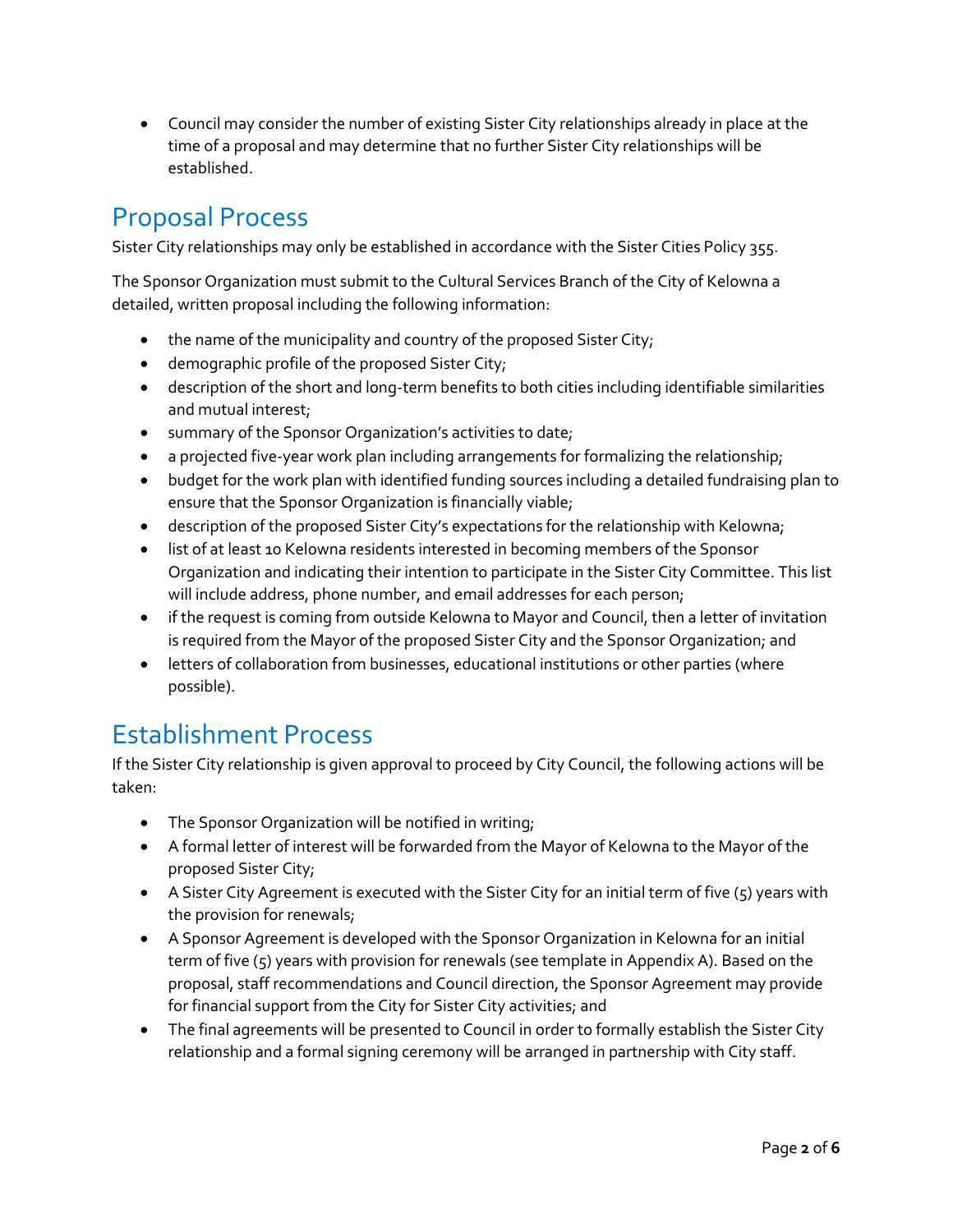### Renewal Process

Upon the expiry of an initial 5-year term, the Sister City Agreement and the Sponsor Agreement may be renewed by City staff in accordance with the Sister Cities Policy 355.

The City reserves the right to cancel any Sister City agreement in accordance with the Sister Cities Policy 355.

# Financial Support

The City may provide support from its annual operating budget and/or the Sister City Reserve Fund (R023) for:

- promotion of the Sister City relationship(s) to the community lead by either the City or the Sponsor Organization;
- annual matching funding to the Sponsor Organization to a maximum of \$2,500;
- meeting the City's obligations for hosting and gifting delegations; or
- special projects that advance the intent of the program.

Use of the Sister City Reserve Fund (R023) shall be in accordance with the Financial Plan Ammendment Policy No 262. This funding shall not be used for travel expenses.

To receive annual funding support, the Sponsor Organization must submit an annual report by December 15 of each year to the Cultural Services Branch including the following information:

- a list of current board of directors and the most recently filed BC Ministry of Finance Form 4 (Annual Society Report);
- a list of activities conducted in the prior year including attendance;
- a description of the years successes and challenges;
- annual financial statements for the completed year and budget for the following year;
- priorities for the upcoming year or updates to the most recent workplan;
- a copy of any marketing materials demonstrating the use of the City of Kelowna logo;
- 3 high quality, clear images (in digital format) from programs and services along with signed release waiver(s) including both photographer and participant(s) waivers; and
- additional information that may be requested by the City of Kelowna from time to time.

Upon receipt of a satisfactory annual report, funding will be distributed in January of each year.

Any Sponsor Organization wishing to obtain funding from the City of Kelowna exceeding the allocated matching amount will be required to submit an application for funding through a City of Kelowna grant program. In order to be eligible for application-based grants, the applicant must meet the criteria in the program guidelines, which may include a requirement to forego base budget funding in the year of the application.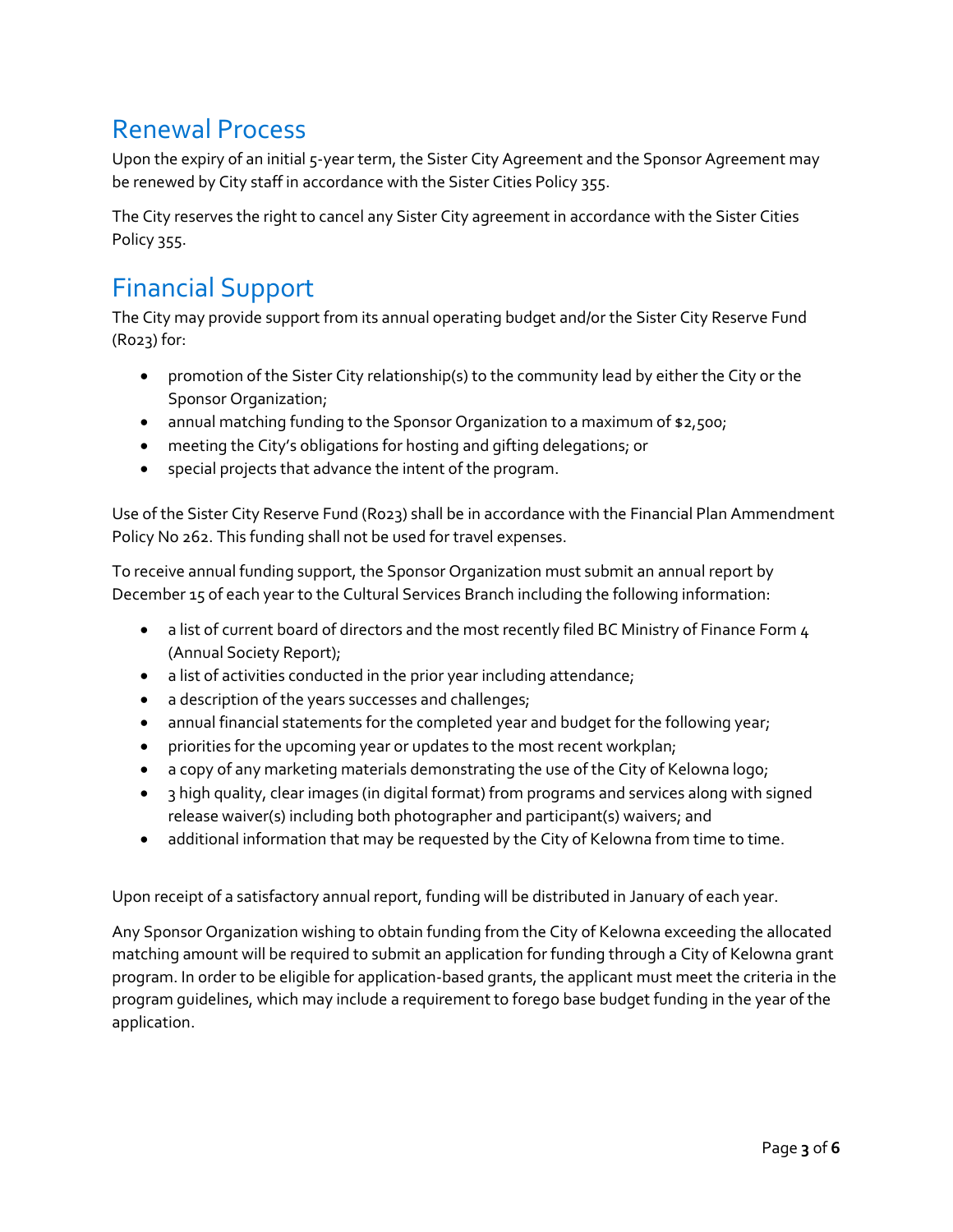# Appendix A: Sister City Sponsor Agreement Template



THIS AGREEMENT IS USED PURSUANT TO SISTER CITY POLICY No. 355

This agreement dated XXX

Sponsor Agreement

Between

City of Kelowna (the City); 1435 Water Street, Kelowna, BC V1Y 1J4

Attention: Cultural Services Manager

and

Sponsor Organization (the Sponsor) Address

Attention: Title

Whereas:

- The Sponsor has submitted a proposal to the City for the establishment of a Sister City relationship with (City Name) pursuant to Sister City Policy 355;
- The City has, by Council resolution  $XXX$  on DATE, approved the establishment of a Sister City relationship with (City name) (the Sister City).

This agreement sets out the roles and responsibilities of the City and the Sponsor in fulfilling the objectives of the Sister City Policy and the Sister City relationship with (City name).

- 1. The term of this agreement will be five  $(5)$  years commencing  $(date)$  and ending  $(date)$ .
- 2. This agreement may be renewed for additional periods of up to three (3) years pursuant to the Sister City Program Guidelines.
- 3. This agreement can be ammended at any time by written agreement of the City and the Sponsor.
- 4. The Sponsor, as the lead organization responsible for the Sister City relationship, will fulfill the role of ambassador of international goodwill for the benefit of the community by: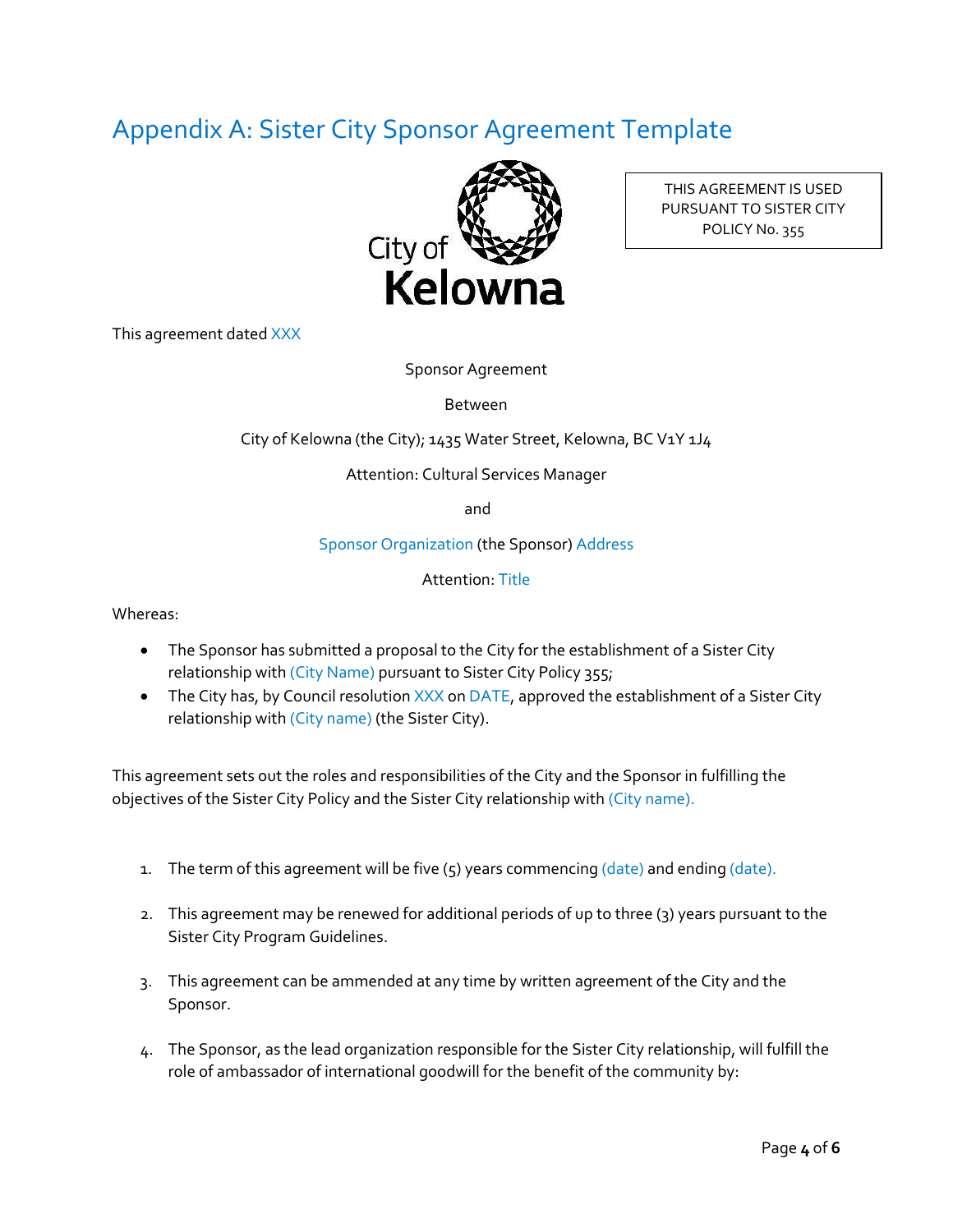- a. Creating cultural, educational, recreational and economic programs and activities which develop and promote interest in the Sister City and benefit the City of Kelowna;
- b. Assisting City officials when meeting with their counterparts from the Sister City and organizating local cross-cultural events;
- c. Providing representation at official and community events and celebrations;
- d. Facilitating and fundraising for exchange visits between the City and the Sister City at least once every three (3) years;
- e. Providing volunteer and financial resources to support and fund the Sister City relationship;
- f. Responding to requests for information regarding the Sister City and the activities within the Sister City relationship; and
- g. Establishing an active working committee which is inclusive and reflective of the City of Kelowna and which has provided for ongoing recruitments.
- 5. The Sponsor will, in administering the Sister City relationship:
	- a. Provide documentation to the City verifying that the Sponsor is a registered British Columbia Society in good financial standing and that it has the authority, by resolution of its directors, to enter into this agreement;
	- b. Demonstrate proof of insurance, satisfactory to the City;
	- c. Abide by all applicable bylaws, statutes, ordinances, and regulations of any governmental agency having jurisdiction over the activities of the Sponsor;
	- d. Not assign or transfer any interest in this agreement or the Sister City relationship without the prior written consent of the City;
	- e. Indemnify and hold harmless the City and its personnel from all actions, proceedings, losses, expenses and costs arising out of, or in any way connected with the Sponsor's activities, any breach or default by the Sponsor under this agreement, or any wrongful act, omission or negligence of the Sponsor;
	- f. Seek approval from the City prior to issuing any communication with the public, including any media organization, with regard to the Sister City relationship;
	- g. Acknowledge the financial assistance of the City of Kelowna on all communications and promotional materials relating to the Sister City relationship, such as programmes, brochures, posters, advertisements, websites, news releases and signs; and
	- h. Provide regular reports and requested information to the City of Kelowna in a prescribed format laid out in the Sister City Program Guidelines to the City of Kelowna Cultural Services staff.
- 6. The City will:
	- a. Receive an annual report from the Sponsor;
	- b. In discussion with the Sponsor, complete an annual review of the Sponsor's annual report to identify particular achievements and possible areas for improvement in the fulfillment of the Sponsor Agreement;
	- c. Provide annual matching funding to the Sponsor in accordance with Sister Cities Policy 355 up to \$2,500; and